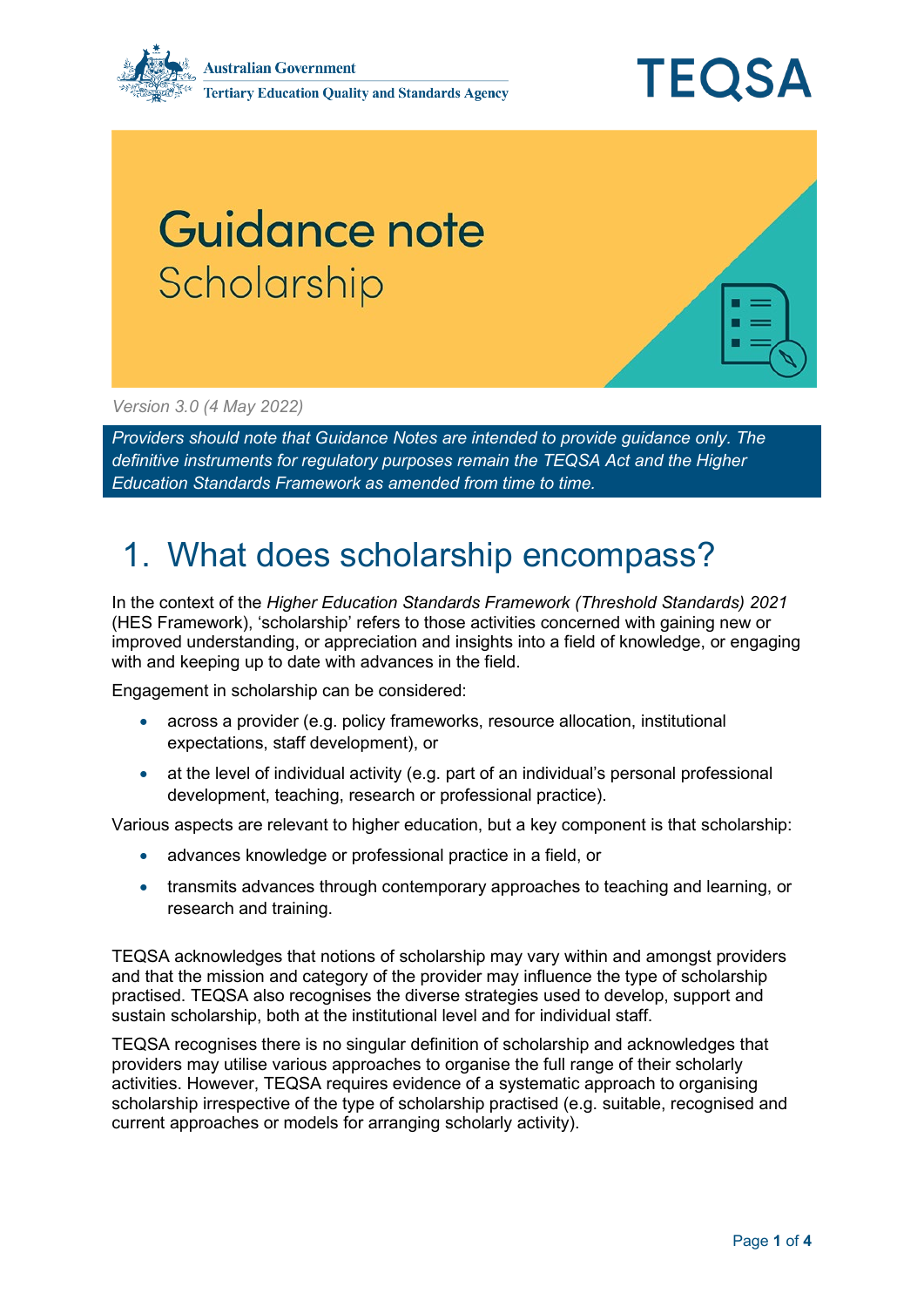



## 2. What TEQSA will look for

The HES Framework requires TEQSA to consider a provider's engagement with scholarship at several levels. These include the following standards and criteria from the HES Framework:

| <b>Part A: Standards for HE Providers</b> | <b>Key considerations</b>                      |
|-------------------------------------------|------------------------------------------------|
| 3.1.2: Course Design                      | Scholarship contributing to the design and     |
| $3.2.3$ : Staffing                        | delivery of particular courses of study        |
|                                           |                                                |
| 4.2.2 (if applicable): Research           | Scholarship associated with research and       |
| Training                                  | research training                              |
| <b>Part B: Criteria for HE Providers</b>  | <b>Key considerations</b>                      |
| B1.1.2: Staff scholarly activity          | Scholarship directly associated with informing |
| B1.2.6 and B.1.3.9: Systematic            | teaching and learning, including disciplinary  |
| approach to scholarship                   | scholarship                                    |
|                                           | Institutional encouragement and support for    |
|                                           | scholarship across all courses of study        |

TEQSA will need to be satisfied that evidence of scholarship relates directly to approaches in teaching and learning in a field or advances in knowledge. To assess this, TEQSA may consider:

- institutional policies and operations
- institutional course design approval processes and evidence that course design has been informed by relevant scholarship
- staffing policies that recognise and encourage scholarship (e.g. recruitment, promotion, professional development)
- evidence that both staff with academic leadership and staff with course delivery responsibilities are involved in relevant, continuing scholarship consistent with the AQF level of the course(s)
- processes to ensure students are referred to, and engage with, relevant scholarship throughout their course of study
- resource allocation (e.g. journal access, scholarly library collections, conference attendance)
- institutional activities (e.g. seminars, workshops)
- requirements for the provider's category and self-accrediting authority.

In an environment of scholarly activity, TEQSA would expect a range of different forms of scholarship, such as:

- peer reviewed scholarly output/publication/communication (e.g literature reviews, conference presentations, journal publications)
- scholarly review, original research or teaching practice that collectively contribute to course development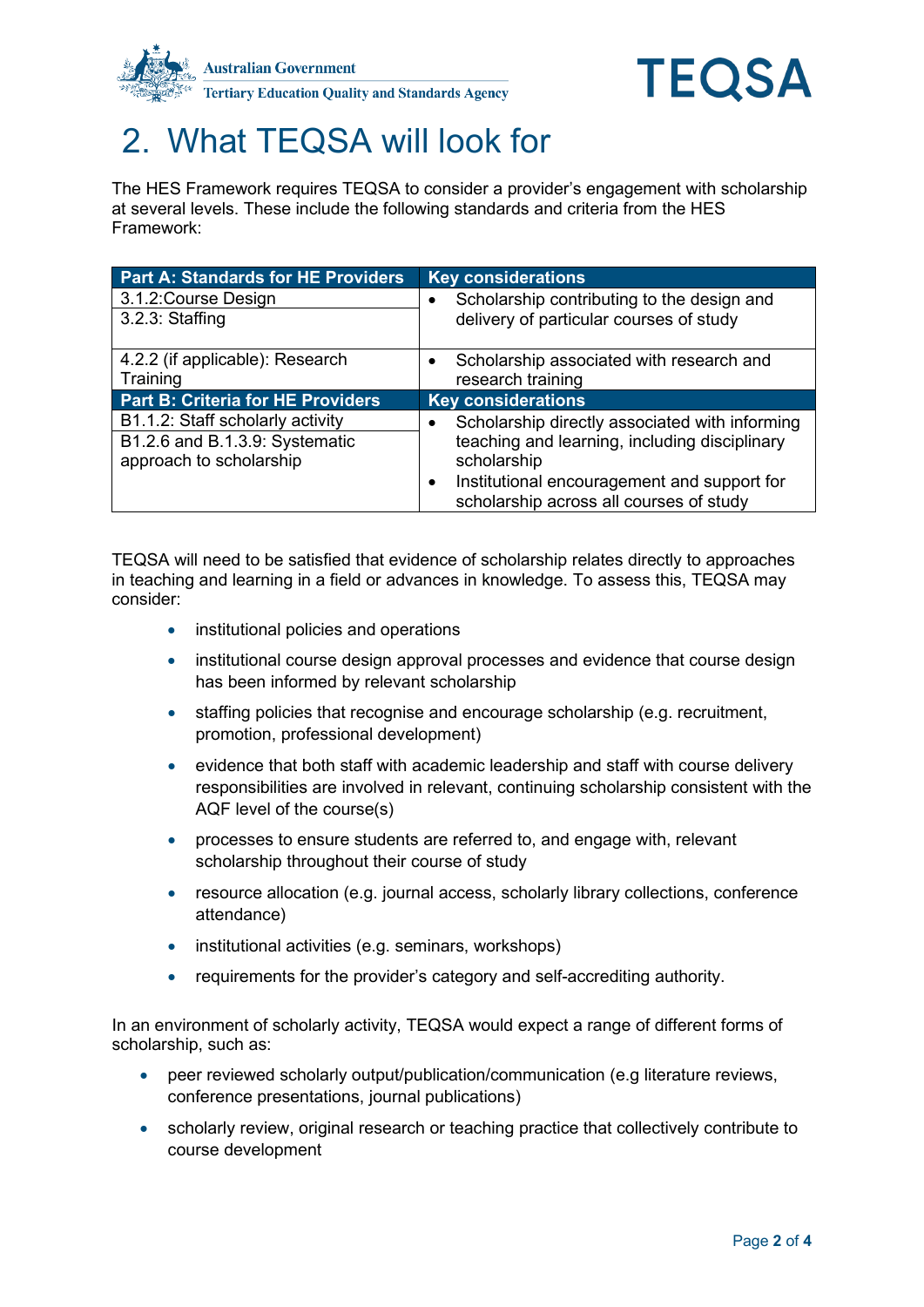



- synthesising and communicating advances in evidence-based practice (e.g. presentations/podcasts/feature articles on current knowledge, practice, or teaching and learning in a field)
- teaching practice engaging the latest ideas, debates and issues (e.g. improved pedagogies, learning processes, curricula, academic policies and learning materials)
- contributions to relevant professional bodies or communities of practice (e.g. development of new standards, knowledge resources, codes of practice)
- active and ongoing involvement in relevant scholarly academic societies, editorial roles or peer review
- undertaking higher level qualifications that lead to scholarly activity, in particular higher degrees by research
- undertaking advanced specialised practice or scholarly secondments.

Creative works as scholarly outputs require a different approach. To assess the extent to which performance or creation of creative works constitute scholarship (e.g. music, drama, art and design) TEQSA will need to be satisfied that:

- scholarship informs individual teaching or supervision
- scholarship participation informs teaching practice as required by the HES Framework.

Although performance or production can be evidence of scholarship, it is TEQSA's view that not all performance or production may constitute scholarship. To meet the HES Framework requirements the provider would need to demonstrate how the creative work meets the criteria for scholarship listed above where relevant.

## 3. Common issues

Within the context of the HES Framework, TEQSA has identified a range of examples that do not represent sufficient evidence of scholarship. These include, but are not limited to:

- personal or professional development activities that constitute lower-level training or are unrelated to the teaching role (e.g. underaking a Moodle training session, attending an Emotional Intelligence training workshop, learning unrelated software, an unrelated research technique or taking a course in an unrelated field)
- membership on one or more academic governance committees
- dated or irrelevant scholarly activity (e.g. content or methods that are no longer employed in the field)
- unrelated research in disciplines/fields being taught (e.g. information systems teacher conducting research in art history)
- basic or routine practice that does not engage with advances in practice, or is unrelated to the discipline/field (e.g. an accountant preparing personal tax returns for individuals while teaching corporate finance or training in software use)
- involvement in professional/community groups or activities unrelated to the content or teaching methods of the discipline/field being taught (e.g. an engineering lecturer attending a literary discussion group)